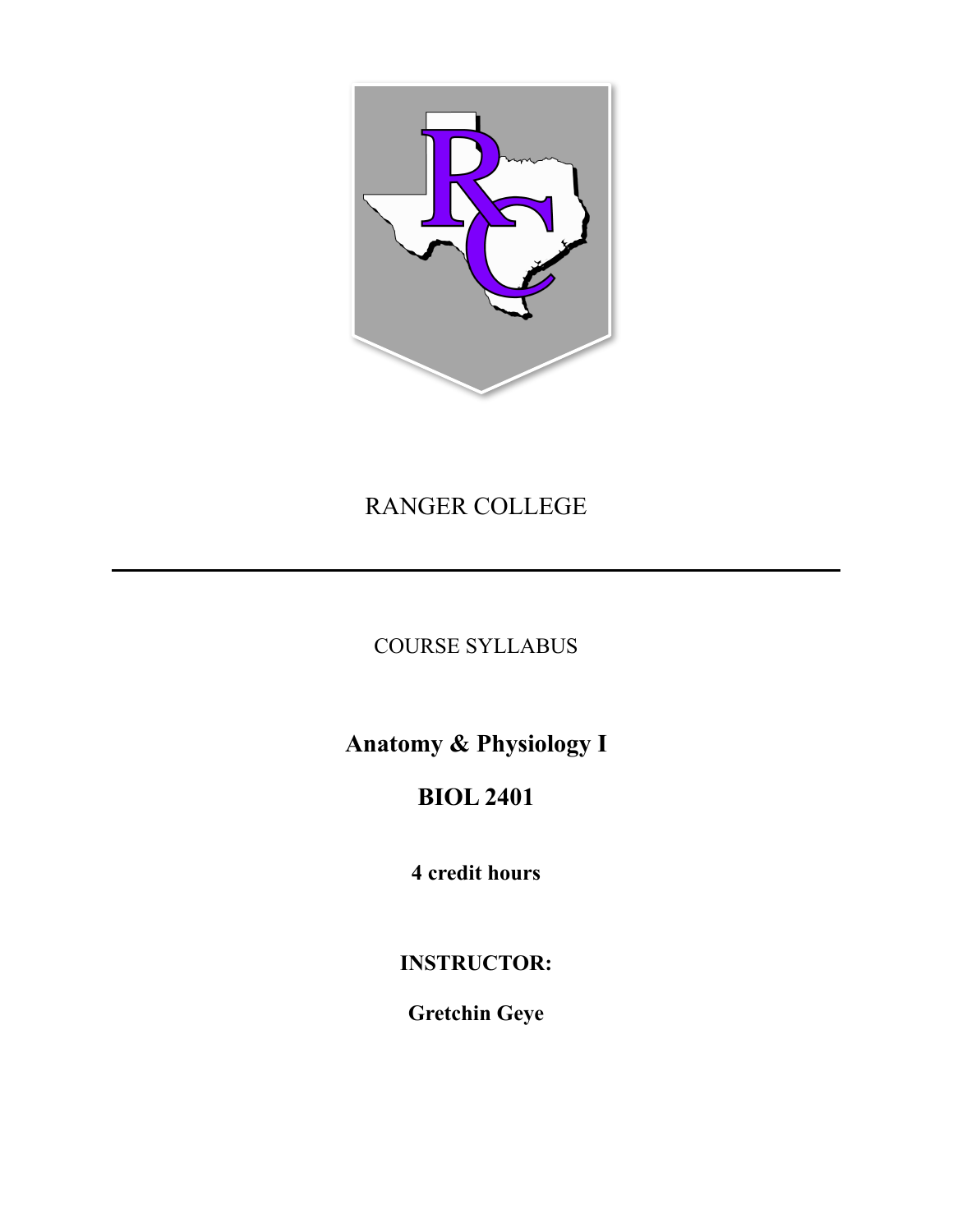INSTRUCTOR: Gretchin Geye EMAIL: [ggeye@rangercollege.edu](mailto:ggeye@rangercollege.edu) [best & fasted method of communication] HOURS: I am available Monday - Saturday from 9AM until 7PM, by email & can talk to you through Google Hangout or even FaceTime if you need more help.

#### **I. Texas Core Curriculum Statement of Purpose**

Through the Texas Core Curriculum, students will gain a foundation of knowledge of human cultures and the physical and natural world, develop principles of personal and social responsibility for living in a diverse world, and advance intellectual and practical skills that are essential for all learning.

### **II. Course Description**

2401 - Anatomy and Physiology I is the first part of a two-course sequence. It is a study of the structure and function of the human body including cells, tissues and organs of the following systems: integumentary, skeletal, muscular, nervous and special senses. Emphasis is on interrelationships among systems and regulation of physiological functions involved in maintaining homeostasis.

#### **III. Required Background or Prerequisite**

Recommended prerequisite: BIOL1407.

## **IV. Required Textbook and Course Materials**

## **Hole's Human Anatomy & Physiology, 16th Edition Charles Welsh, Duquesne University; Cynthia Prentice-Craver, Chemeketa Community College**

**Your Textbook access IS included in Include-Ed therefore you will have FREE ACCESS through McGraw-Hill. Simply go to the "Get to Know Connect" assignment, register & begin! [IF you are a Dual Credit student, you must purchase access because your fees do not have Include-Ed].**

**The** *required textbook package* **includes an** *eBook* **version of the textbook included in the Connect PLUS package: For those of you who prefer a hard copy of the textbook, it is available in hard copy with McGraw-Hill offers an upgrade to 'loose leaf' pages when you enter your access code for Connect PLUS at a very low rate. Instructions for how to order a loose-leaf version are in the Welcome Module. Lab access is included in your eBook and the lab portion of the course is 25% of your grade.**

## **V. Course Purpose**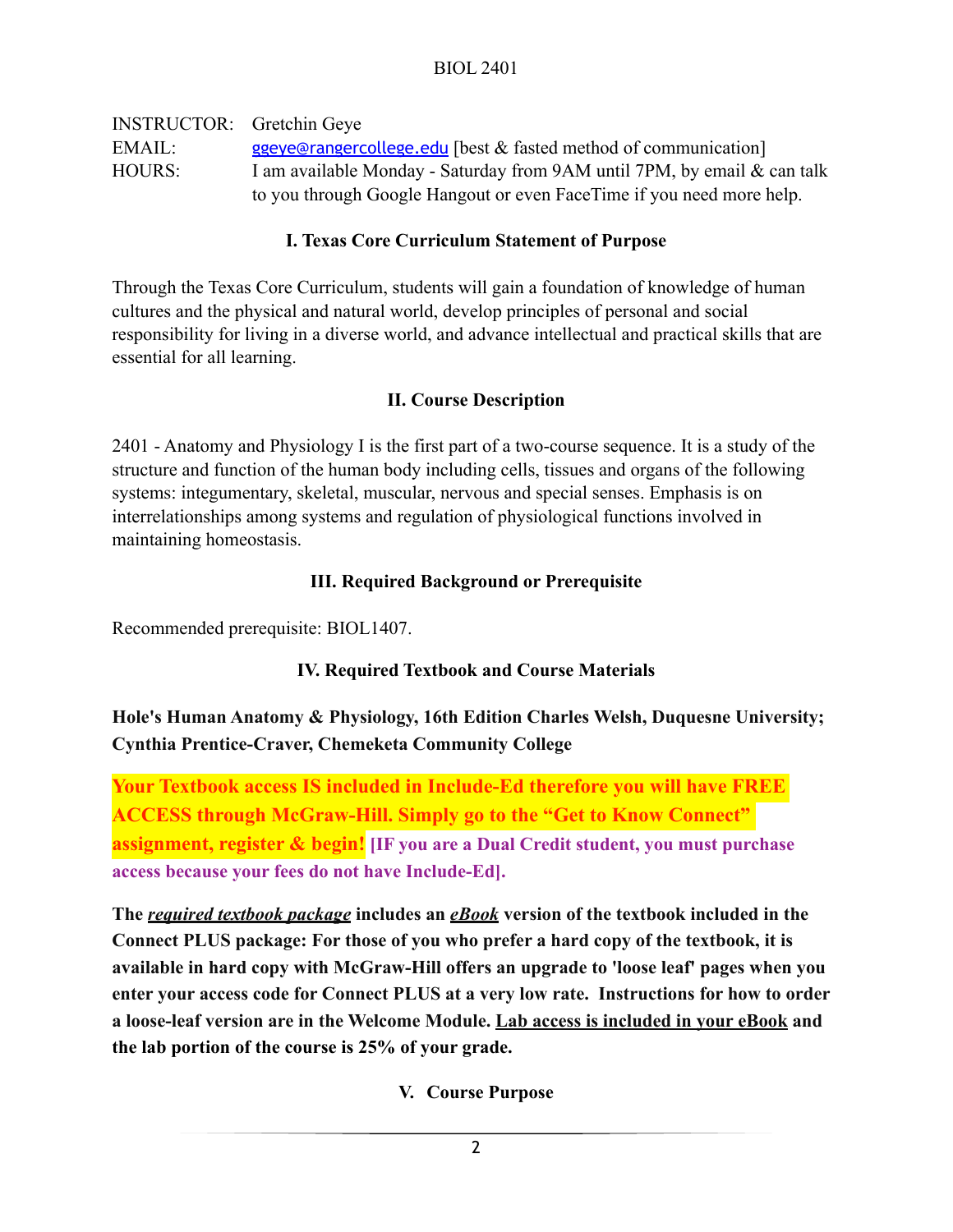Life Science courses focus on describing, explaining and predicting natural phenomena using the scientific method. Courses involve the understanding of interactions among natural phenomena and the implications of scientific principles on the physical world and on human experiences.

#### **VI. Learning Outcomes**

**Upon successful completion of the course, students will have demonstrated proficiency in the following areas:**

- **1. Practical and working knowledge of basic human anatomy.**
- **2. Understanding of the inter-relations of the human body systems, including: Integumentary, Skeletal, Muscular, Nervous Systems and the Special Senses.**
- **3. General knowledge of levels of organization, cell structure and chemistry.**
- **4. A general knowledge of understanding medical terminology.**

#### **VII. Core Objectives**

This course meets the following of the six Core Objectives established by Texas:

- ☒ **Critical Thinking Skills (CT)** Creative thinking, innovation, inquiry, and analysis; evaluation and synthesis of information
- ☒ **Communication Skills (COM)** effective development, interpretation and expression of ideas through written, oral, and visual communication
- ☒ **Empirical and Quantitative Skills (EQS)** The manipulation and analysis of numerical data or observable facts resulting in informed conclusions
- ☒**Teamwork (TW)** The ability to consider different points of view and to work effectively with others to support a shared purpose or goal
- ☐ **Social Responsibility (SR)** Intercultural competence, knowledge of civic responsibility, and the ability to engage effectively in regional, national, and global communities
- ☐ **Personal Responsibility (PR)** The ability to connect choices, actions, and consequences to ethical decision-making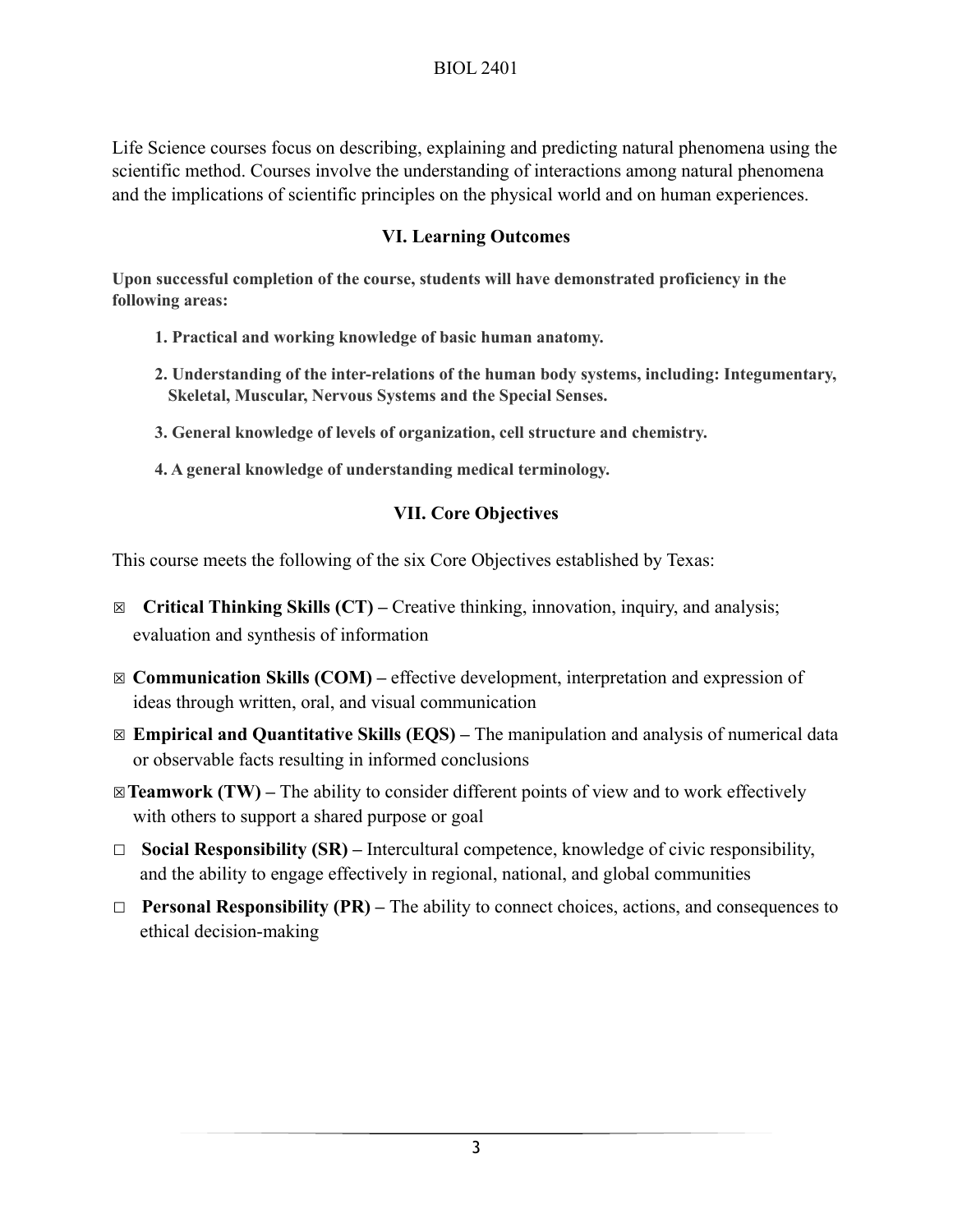#### **VIII. Methods of Instruction**

Reading/lectures/notes

Online practice, homework

**Grade distribution will be as follows:**

LearnSmart with Connect Lab Access (APR 3.1)

Labs in which major biological principles will be demonstrated by examination of specimens, conducting experiments and viewing videos virtually.

| <b>Lecture Assignments</b> | 15% | $89.5\% - 100\% = A$  |  |
|----------------------------|-----|-----------------------|--|
| <b>Discussion Board</b>    | 5%  | $79.5\% - 89.4\% = B$ |  |
| <b>Lab Assignments</b>     | 25% | $69.5\% - 79.4\% = C$ |  |
| <b>4 Section Exams</b>     | 30% | $59.5\% - 69.4\% = D$ |  |
| <b>Final Exam</b>          | 25% | 59.4% or $\lt$ = F    |  |
|                            |     |                       |  |

 **100%** 

#### **IX. Methods of Assessment**

**X. Course/Classroom Policies**

**1. Do your own work! If you have someone else do your work for you, you will not be prepared for the exams. Study groups are encouraged. It sometimes helps to understand a topic when another person is there to dialog with. Copying another person's assignment is discouraged as you will fail to benefit from not doing your own work, and once again, it is considered intentional plagiarism. Sharing the responsibility is also discouraged. This means one person doing half the assignment and another doing the other half, then sharing answers (once again, plagiarism on both parties involved). If you are going to work together, work on the same question together and discuss any questions that arise along the process. Attempt to understand the material you are working on as you can be assured that you will likely see it again on exams and possibly a future board exam.** *Be prepared, learn as you learn!*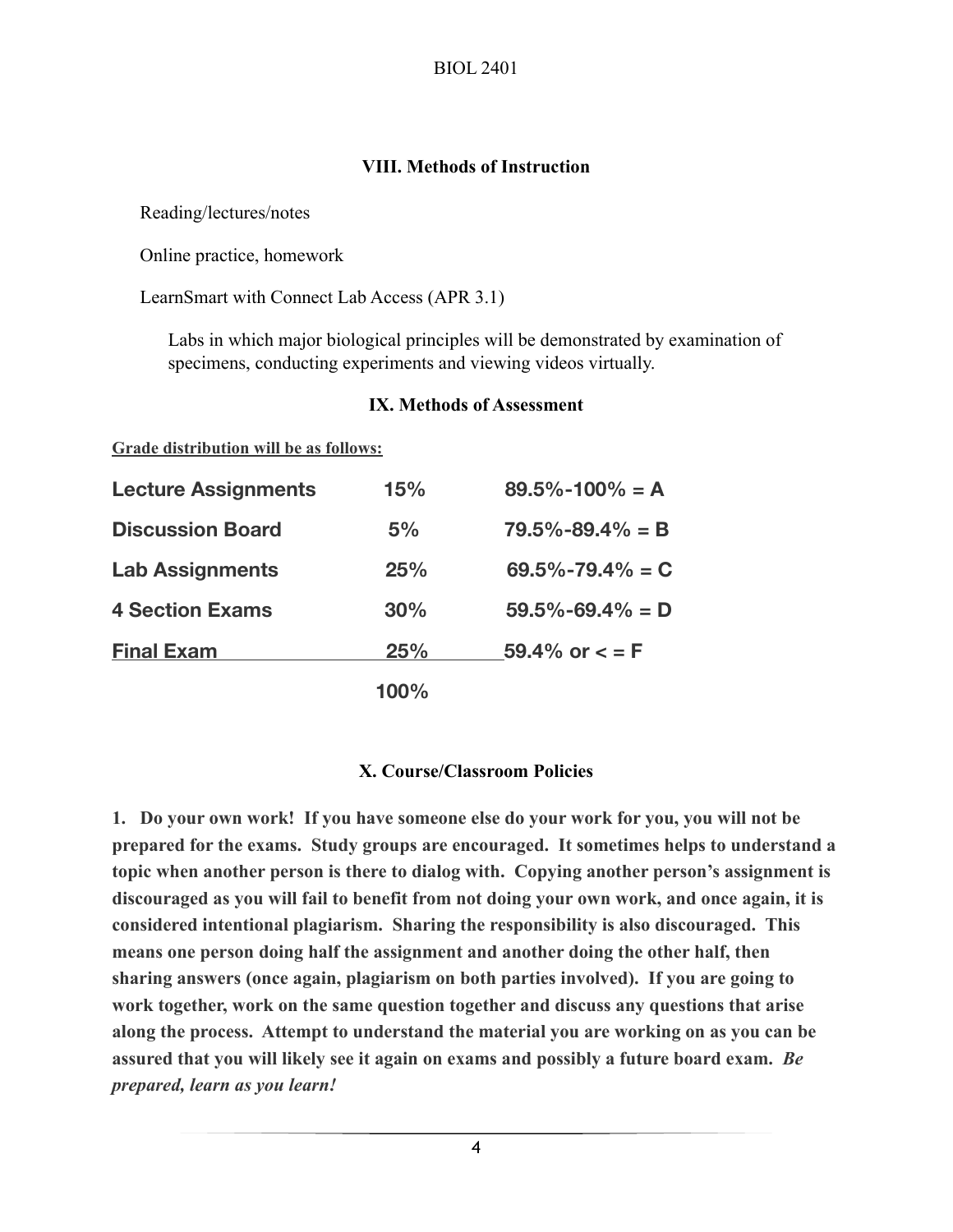**2. All students are expected to turn in assignments by the due date. Any student who cannot turn in an assignment by the due date must communicate with the instructor** *before* **the due date, except in case of an emergency.**

**3. Make up assignments and tests are at the discretion of the instructor. I understand that unforeseen circumstances occur that inhibit completion of assignments by the due date, or interfere with test scheduling. It is the responsibility of the student to inform me when such circumstances arise.** 

**4. There are 5 exams the course that include 2-3 chapters (the last one is the Final Exam). Exams are taken from your personal computer (Exams 1, 2, 3 & 4). The Final Exam is a PROCTORED exam either at a Ranger College facility or with ProctorU. You must make sure you have a good connection before attempting exams, meaning you may have to take your computer to another location during the exam or go to the college library and use one of the computers at that location. All exams must be taken in order to pass this course. Due to the fact that ALL Exams/Assignments are open at the beginning of the semester, exams may be taken EARLY, but NOT LATE!! Exams can ONLY be extended for an excused absence (Athletic events or birthday parties are NOT EXCUSED ABSENCES…you know about these prior to the event so plan accordingly and take exams early!) If you have an excused absence an extended exam grades will be reduced for lateness.**

**6. If you are not doing well in the class and you think you might need to drop it, please contact me first. If you choose to drop, it is** *your* **responsibility to complete the necessary paper work and submit it to the registrar. Do not expect** *me* **to drop you or ask** *me* **to drop you.** *You* **must initiate the drop. If you don't initiate the drop and you are on my final roster, the only choices I have, as far as a final grade, is F and WF. If you want a W, you must do the paperwork and drop the class.**

**7. If no assignments are received and you do not respond to email messages, I will assign a grade of F as your final grade in the class. If you wish to avoid this showing up on your transcript, please drop the class as soon as you know you can't handle the required work.**

**8. I will give incomplete grades (I) under special circumstances only. Additionally, you must have completed 90% of all the assignments and the first three exams taken. Exceptions will be considered on an as needed basis and all incomplete grade rewards must be approved by the department head.**

5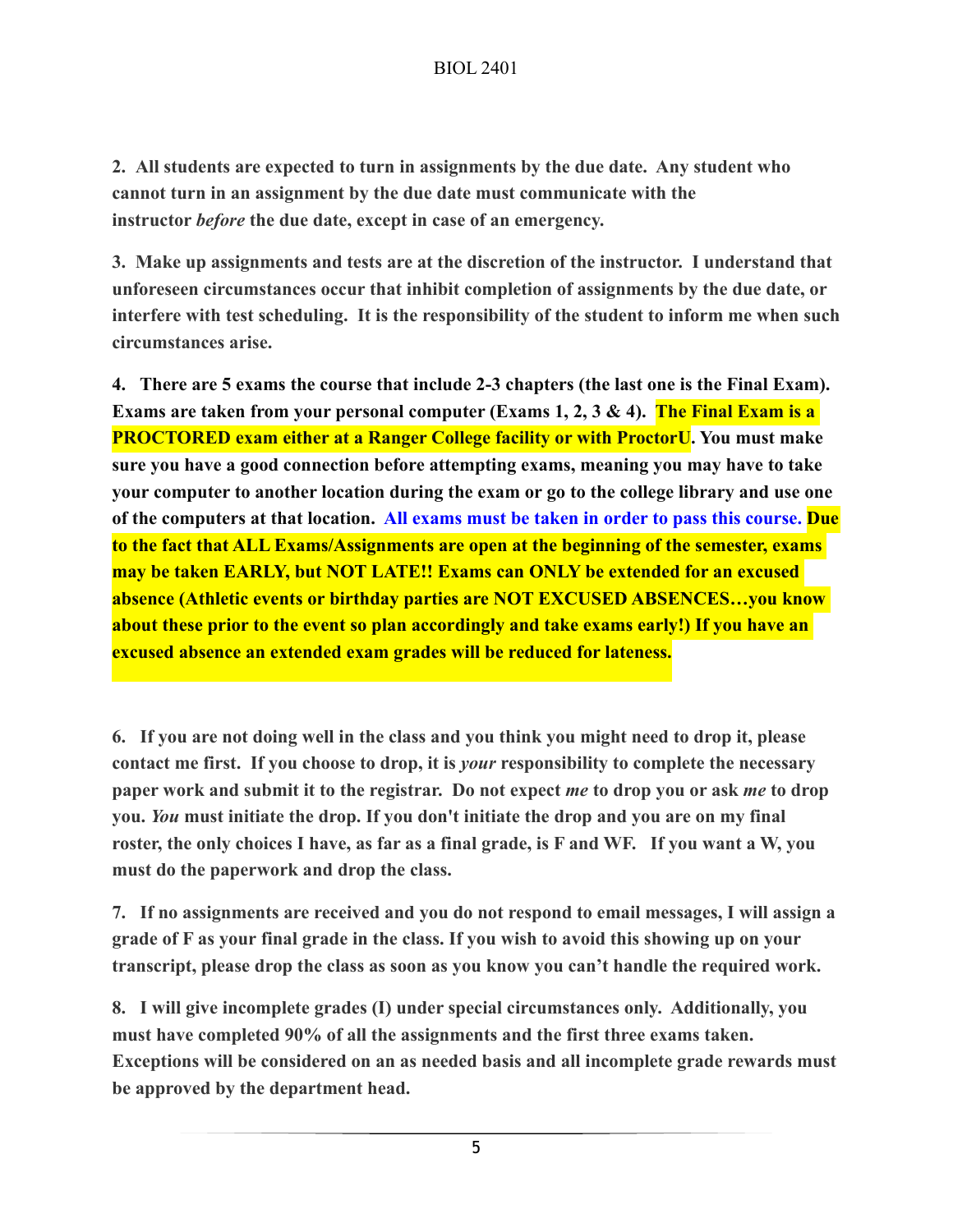#### BIOL 2401

**9. Should you or a family member become ill during the semester or if you are involved any event that might prevent you from completing your work on time; you need to let me know immediately. If you miss an exam or need to drop the course with a grade of incomplete because of this, you will need to supply documentation of the injury, accident, etc., in the form of a doctor's note or hospital admission/release forms.** 

#### **Communications:**

**You must read the DISCUSSION BOARD each and every time you enter the course. ALL OF IT! I read every single comment and I want you to do the same. I prefer to not repeatedly answer the same question and communicating via the discussion board helps prevent this from occurring but only if each of you read all posts. Please do not post in multiple venues, or send me an email, text and post in two places. Since I read all posts, emails and text messages, I end up reading the same message 4 times. I read my emails multiple times a day so don't hesitate to reach out….I welcome your questions! ALWAYS CONTACT ME IF YOU HAVE AN ISSUE WITH AN EXAM so I get the message right away.** 

#### **Grades and Completing Assignments:**

**Graded items consist of "Get to Know Connect Quiz, Graded Discussions, lab assignments, lecture assignments (Learn Smart Modules), 4 section exams and the Final Exam.** 

**Lecture assignments consist of completing the Learn Smart Assignments in McGraw Hill Connect and must be done to succeed in this course.**

**Lab assignments are done in Connect using A&P Revealed 3.2 and the Anatomy Atlas. The labs must be done to succeed in this course.**

**The Final Exam must be taken at a proctored testing facility or via Proctor U - NO EXCEPTIONS. Proctor U allows you to take exams for a \$25 fee from your desired location utilizing an online proctor.** 

**Exams cover two-three chapters each and the final is not comprehensive.** 

**If you are a Digitex student, you need to contact [Gabe Lewis](mailto:glewis@rangercollege.edu) in order to set up testing at your colleges testing facility.**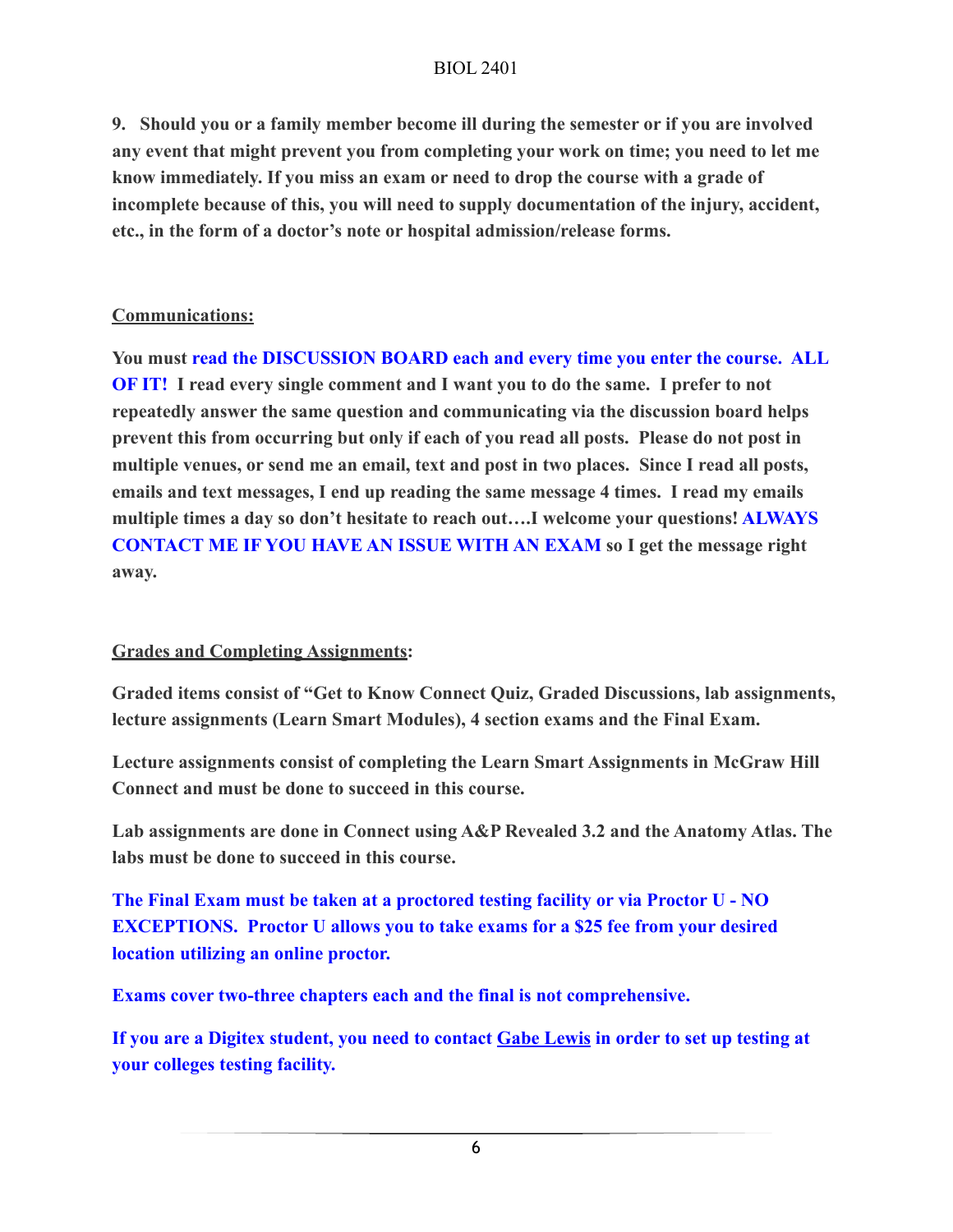#### **All assignments will be due on the assigned due date that can be found in this syllabus.**

 **You will not receive credit for assignment submitted more than 10 days late, but it is in your best interest to complete all assignments. Many times the grade auto-submits as a zero, so IF you complete an assignment late, you must email me the exact name of the late assignment so that I can manually grade and enter said grade for the assignment.**

**Please communicate with your instructor if you have extenuating circumstances that you would like to have considered regarding the late policy. Exceptions to this policy are at the discretion of the instructor and will be made on an as needed basis.**

**I will NOT give any extra credit or make up work or extend any assignments in the last 3 weeks of class.**